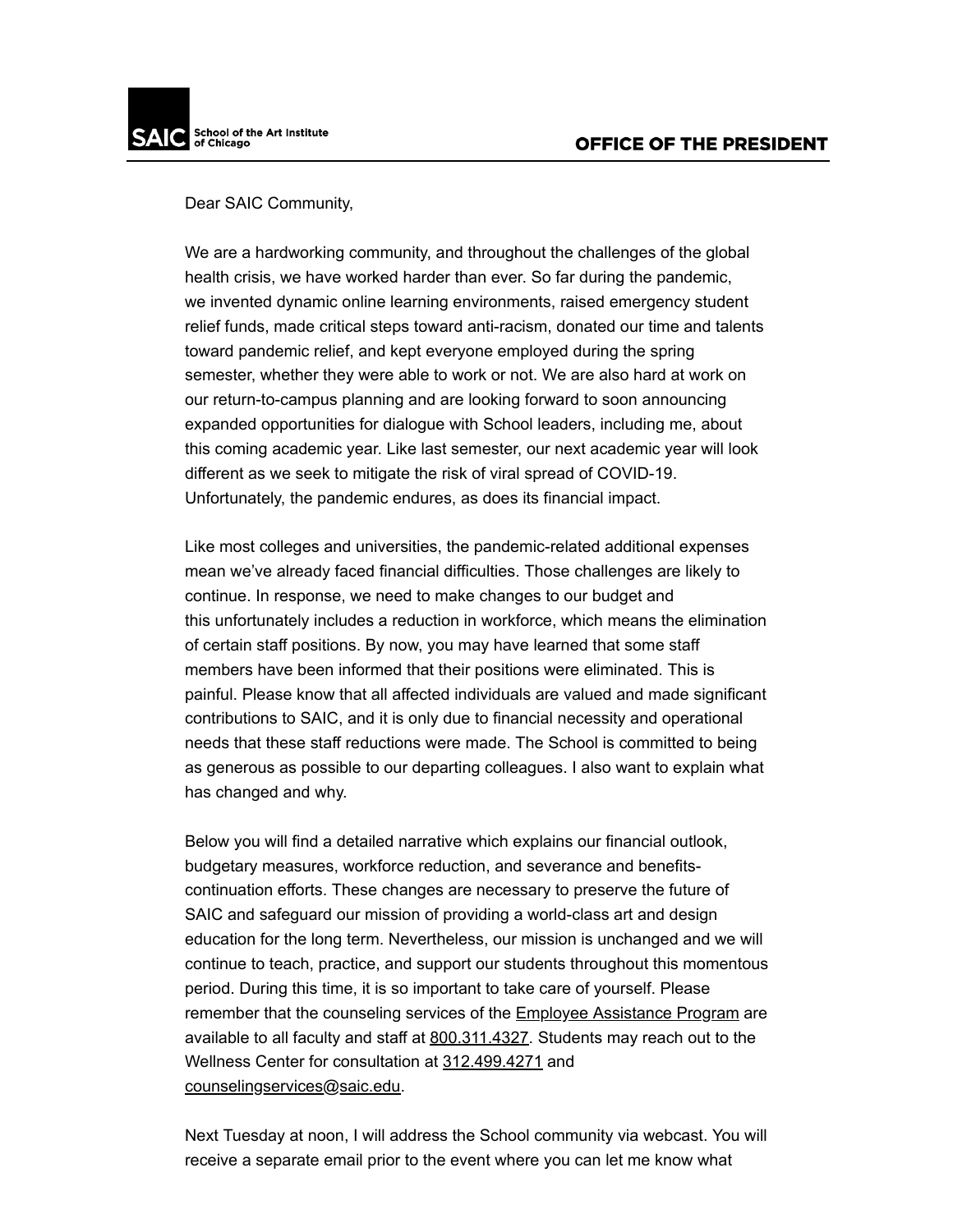questions you want answered and learn how to watch; a video recording of the event will be shared later in the week for those who cannot join us synchronously. This will be a time to mark the changes to our School going forward. It will also be a moment to consider the important work of SAIC that must continue: The community of belonging we strive for. The interdisciplinary boundaries we exceed. The learning, making, and growing we foster. And the significant contribution School of the Art Institute of Chicago artists, designers, and scholars make to our shared society.

Elissa Tenny President

### **Financial Outlook**

Since the pandemic required us to close our campus in March, we've taken a number of steps to mitigate the impact of reduced revenue and increased costs. As we've previously shared, the spring and summer reductions in revenue from residential and summer tuition, the temporary closure of the Gene Siskel Film Center, and increased expense to transition to remote instruction totaled \$8.4 million in additional costs and lost revenue. To balance the budget and offset this loss, to date, we have:

- Placed a moratorium on all non-essential faculty and staff travel;
- Placed a freeze on hiring vacant positions;
- Frozen the discretionary spending of all vice presidents, deans, and department heads; and
- Delayed all capital projects that required institutional funding (we are continuing to move forward with the opening of our new galleries and graduate studios at 33 East Washington Street, since the major renovation of the space has been paid by our landlord and because the lease will ultimately provide a cost savings of \$6.8 million over the duration of the 12-year lease).

These steps were undertaken this spring and will continue into the fall. These were critical cost-saving measures which enabled us to balance the budget for the 2020 fiscal year.

For the 2021 fiscal year, which began yesterday on July 1, 2020, we are projecting a \$25 million revenue shortfall, primarily due to a drop in enrollment that is on track to decline by at least 15 percent. In addition to the current financial challenges, we also need to prepare our institution for potentially more financial disruptions, including:

- Ongoing costs to address COVID-19;
- Challenges in enrolling international students, as the US State Department is currently not issuing student visas; and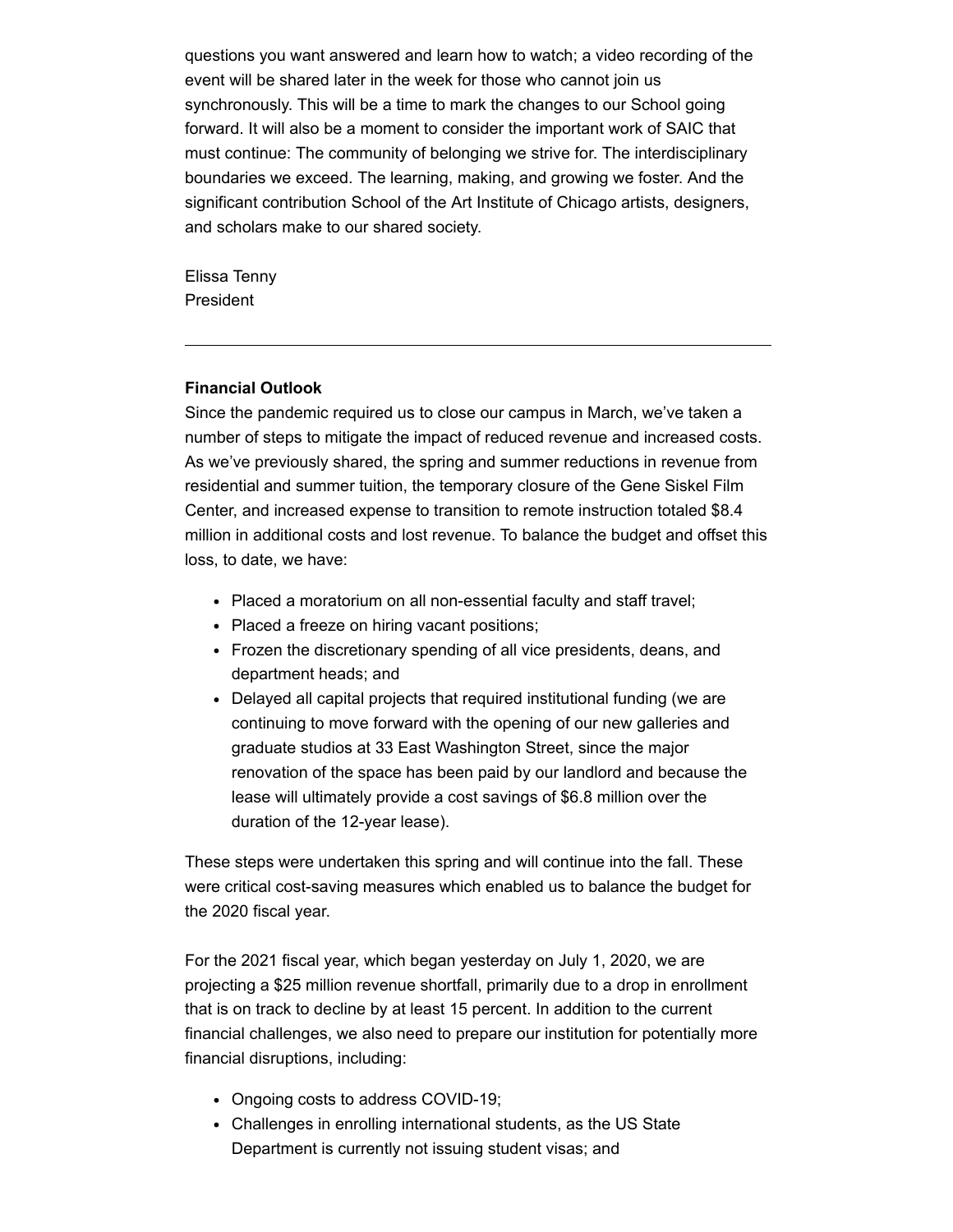• Significant financial hardships faced by our current and prospective students.

To prepare for this financial impact, we have taken the following actions:

## **Staff Workforce Reduction**

We have decided not to fill 30 vacant staff positions, and despite every effort to preserve every job at the School, we simply cannot avoid a workforce reduction. As we've shared before, nearly 80 percent of the School's revenue comes from tuition, and we are projecting a drop in enrollment, given the challenges facing students and families. As of July 6, we have eliminated 65 full-time staff positions and 12 part-time and special services staff positions. Additionally, decreased spending on contracted services has led to the reduction of 26 contract workers. Staff and departments impacted by this reduction are being informed. No faculty teaching positions have been eliminated as part of this staff workforce reduction.

We will provide as much support as possible to ease the transition with a severance benefit for all affected employees, including at least four weeks of pay —or more, based on years of service—and healthcare continuation through the end of September for full-time staff. While we will not name the impacted employees today out of respect for each individual's privacy, we will share more information soon so that continuing employees can adapt to the changes in our workforce.

Please know that this was a decision over which we agonized. It was the result of careful, thorough planning. We considered everything possible to avoid this scenario, and I am heartbroken to have to move forward in this way to preserve the future of the institution.

### **Additional Salary-Based Cost-Saving Measures**

Merit adjustments and raises for all faculty and staff, as well as the starting course rate increase for newly hired part-time faculty, have been put on hold for the fiscal year, July 1, 2020, through June 30, 2021.

A temporary pay reduction has been implemented for some faculty and staff. These progressive cuts take a higher percentage from those who earn more, and we have established a floor so that those who earn less are not being asked to carry the burden at this time. Starting July 1, 2020, all staff who earn \$150,000 or more per year will take a temporary pay reduction. Faculty earning \$150,000 or more per year will also take a temporary pay reduction, effective August 16 with the 2020–21 contract. These reductions will last six months, and may be extended, following the schedule below:

- President: 20%
- Provost: 17%
- $\bullet$  \$200,000+: 15%